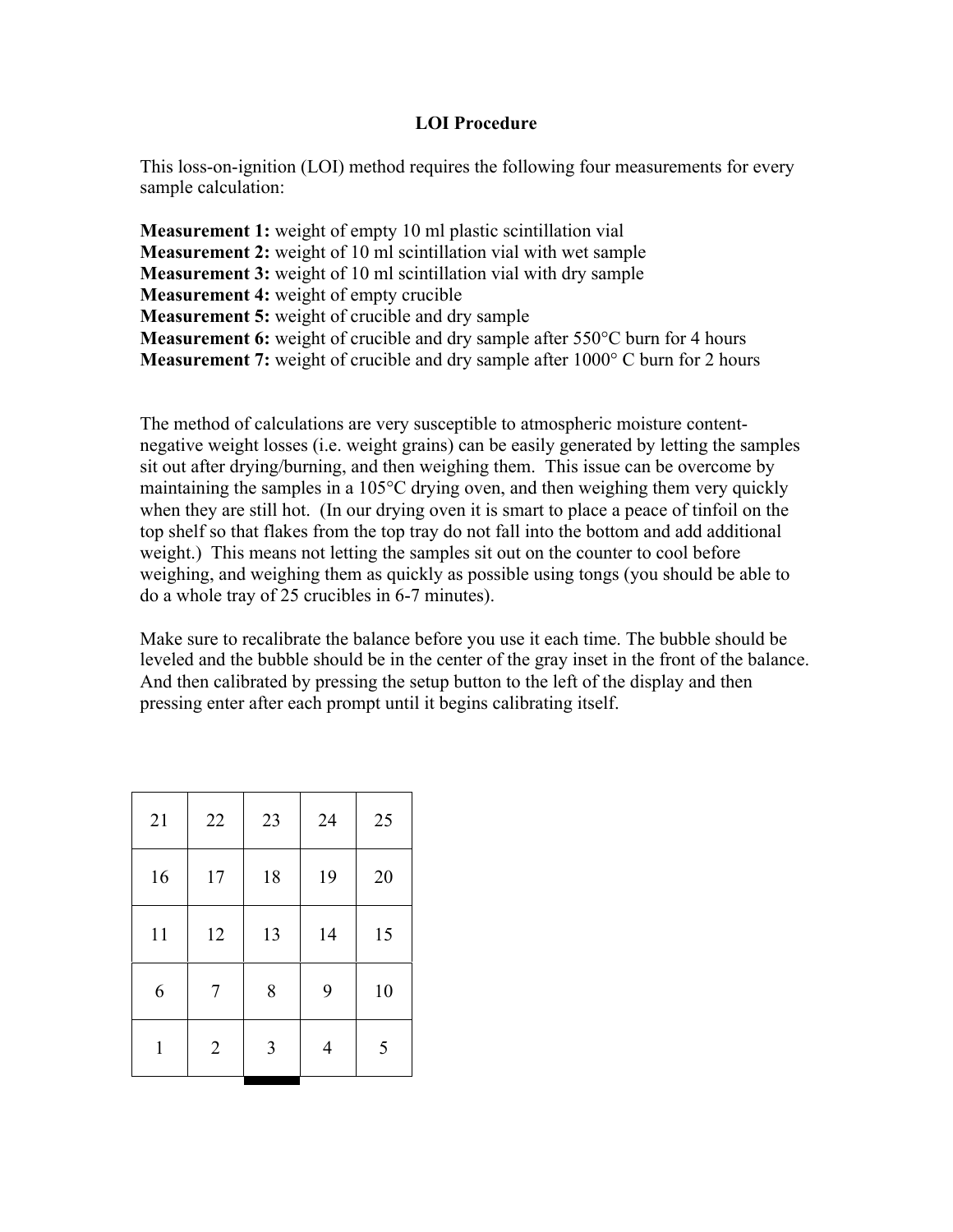## **Steps:**

- 1. Label and weigh a tray of 100 empty plastic 10 ml scintillation vials with caps on top. Label the caps as well with the numbers of the corresponding vials. This gives us **Measurement 1**.
- 2. Sample 1 cubic centiliter of the part of the core you want sampled. Put this sample into the empty scintillation vials.
- 3. Weight the plastic scintillation vile that contains each wet sample with caps on top. This gives us **Measurement 2**.
- 4. Remove caps from plastic scintillation vials and put them under each vial in the vial tray. Then put the tray of vials in an oven, heated at 60° C for no less than 36 hours.
- 5. 12 hours before you are ready to do the 550° C burn and 24 hours after you put the vials in the 60° C oven, make sure the crucibles are clean at put them in an oven heated to 105° C. (This will evaporate all of the water out of the crucibles.) You should store one tray of crucibles on the top shelf and one on the bottom. You should put the top tray in first and then the bottom tray.
- 6. After 36 hours at 60° C the samples should be void of all water. After at least 36 hours you should remove the tray from the heat and weigh the first 50 vials with the dry sample and the caps screwed on. This will give you **Measurement 3**. (You will return the other 50 vials to the oven at  $60^{\circ}$  C until you are ready to do the  $550^{\circ}$  C and  $1000^{\circ}$  C burns for those remaining 50.)
- 7. Next you will weight each empty crucible. You should label the crucibles according to lay out specified according to the above configuration. Also, the bottom tray should be labeled with a 'B' and then the number and the top tray should be labeled with a 'T' and then the number. You should remove the bottom tray first and weigh those 25 empty crucibles, then remove the top tray and weigh those 25 empty crucibles. This will give you **Measurement 4**. Before you weigh these you may want to turn the muffle furnace on and set it at 550° C. (It will take about an hour to reach that temperature).
- 8. Now you will put the dry sample from the scintillation vile into the corresponding crucible. You will then weight the crucible plus the dry sample. This gives you **Measurement 5**.
- 9. Once the muffle furnace has reached  $550^{\circ}$  C you will first put the top tray on the top shelf and then put the bottom tray on the bottom shelf. Leave these in the oven for 4 hours. After 4 hours you will take them out and place them in the 105° C drying oven. (It is helpful to immediately set the muffle furnace at  $1000^{\circ}$  C to prepare for the next burn. It usually takes a good hour to heat up to 1000° C). You should remove the bottom tray first and then the top tray. After the samples have cooled. Take the bottom tray out of the drying oven and then weigh the crucibles. This will give you **Measurement 6**. After you weight each tray of crucibles replace each tray in the drying oven. Once the muffle furnace heats to 1000° C put the top tray of crucibles on the top shelf and the bottom tray on the